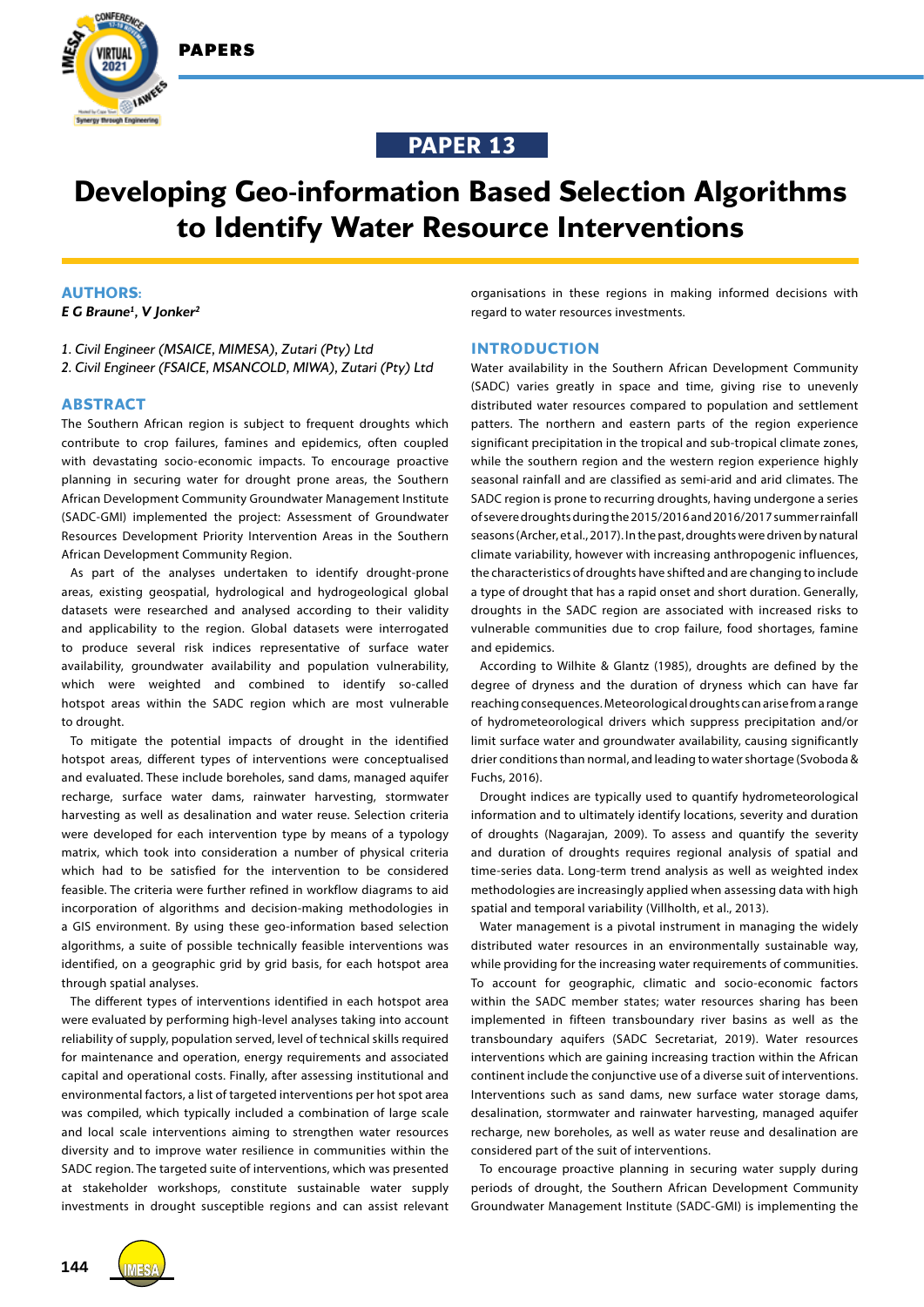**IMESA** 

**3S Media 3S Media**

project: Assessment of Groundwater Resources Development Priority Intervention Areas in the Southern African Development Community (SADC) Region (SADC GMI-GDRI). The project aims to identify and map areas prone to drought based on groundwater and surface water availability and population vulnerability. Moreover, the project provides guidance and recommendations on possible future water resources interventions to enhance water resilience and diversify the current water resources as well as identify possible infrastructure investment opportunities to secure water supply in drought conditions.

This paper highlights the main aspects of producing a drought risk map for the SADC region, which included surface water, groundwater and population vulnerability assessments, with a specific emphasis on surface water resources assessment aspects. In addition, the approach towards the identification and evaluation of potential interventions through typology matrices and geo-information-based selection algorithms is presented. As such, this paper provides findings on some of the available hydrological time-series global datasets, the processing of such 'large' datasets as well as the weighted index approach to overlay these datasets. Furthermore, it presents a decision-based methodology to assess the technical viability and suitability of surface and groundwater interventions within the SADC region on a grid-bygrid basis.

The methodologies developed during this project could be applied to smaller study areas and potentially aid decision making processes.

## **APPROACH AND METHODOLOGY**

The project essentially entailed two main tasks: Firstly, the identification and mapping of SADC areas prone to drought based on groundwater and surface water availability and population vulnerability. Secondly, the development of a pragmatic approach to guide and recommend possible future water resources engineering interventions to mitigate drought risk and enhance water resilience in the identified drought-prone areas where high population vulnerability and drought risk coincides. The approach and methodologies associated with these two tasks are briefly described in this section.

# **THE IDENTIFICATION OF DROUGHT RISK HOTSPOT AREAS**

As mentioned above, in order to identify drought risk areas (hotspots) within the SADC region, three separate maps were produced, namely surface water drought risk, groundwater drought risk and population vulnerability, which were subsequently overlaid and weighted to identify hotspot areas for further consideration of drought mitigation interventions. To assess groundwater drought risk, the current SADC Groundwater Drought Risk (GDR) map (Villholth, et al., 2013) was revised to identify areas that are prone to groundwater drought in the SADC region (SADC-GMI, 2020). In parallel, population vulnerability within the SADC region was mapped based on a number of criteria (SADC-GMI, 2020).

Although mention is made in this paper on how the surface water risk map was integrated with the groundwater risk map and the population vulnerability map, the focus of this paper, in relation to drought risk, is the assessment of surface water drought risk.

# **SURFACE WATER DROUGHT RISK MAP**

A surface water resources assessment informed the mapping of surface water availability and variability across the study area. Existing spatial

data, catchment characteristics derived from satellite imagery and global DEMs as well as readily available time-series data were utilised for this assessment.

Figure 1 presents the process followed to assess surface water resources. Existing time-series global datasets were reviewed, and surface water risk indices were determined to quantify the availability and variability of these long-term historical datasets. Subsequently, the surface water risk indices underwent a process of normalisation and were then weighted to produce a combined surface water risk index which was used to produce the surface water risk map.



**FIGURE 1:** Surface water risk map process overview

Generally, surface water data are presented at varying scales. Given the need for a uniform scale across the surface water data layers in order to compare the different datasets and considering the 'catchment-nature' of surface water, catchment unit polygons were used as spatial unit to ensure uniformity for the analyses. **Hydro**logical data and maps based on **SH**uttle **E**levation **D**erivatives at multiple Scale (HydroSHEDS) is a mapping product that provides hydrographic information for regional and global-scale applications. HydroBASINS presents a sub dataset of HydroSHEDS and entails a series of polygon layers derived from HydroSHEDS data at 15 arc-second resolution depicting watershed boundaries and sub-basin delineations at a global scale (Lehner, 2014). These sub-basins provide a global coverage of consistently sized and hierarchically nested catchment areas at different scales. A level 1 catchment distinguishes the continents, level 2 splits the continents into 9 sub-units and at level 3 the largest river basins of each continent start to break out. From level 4 onwards the largest river basins are broken down into the tributaries using high resolution elevation data (Lehner, 2014) up to level 12. A level 8 catchment unit was applied during this project, providing a total of 15 202 catchment units over the SADC region.

# **Review of Existing Global Datasets**

Time-series precipitation and surface water runoff datasets were the predominant datasets used to assess surface water availability and variability. Sun et al., (2017) summarised global precipitation and runoff data into three main categories: gauge-based, satellite-based (precipitation) or model-derived (runoff), and reanalysis datasets. All three dataset types are generally presented in the form of multidimensional gridded raster files (sometimes referred to as netCDF files). These files store the spatial distribution of the data at a given time step as a separate raster band.



IMESA **145**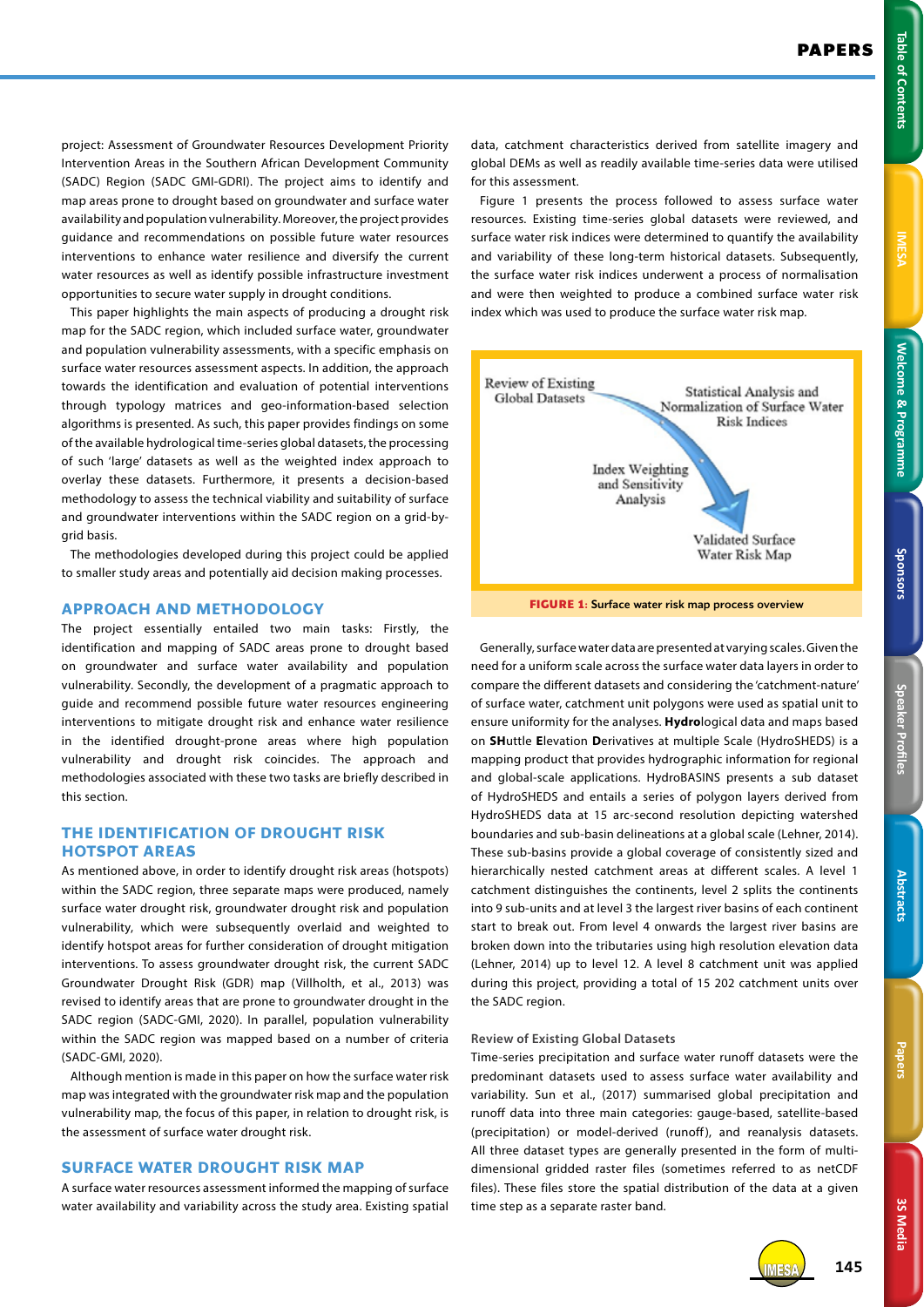**/IRTUAL** 2021 **IAWEES Syneroy through Engine** 

**CONFERENC** 



**FIGURE 2:** Global time-series datasets and possible examples

Figure 2 presents the three main types of global hydromet time-series datasets, as well as identified example datasets that were investigated for potential application Global time-series datasets and possible examples.

Gauge-based precipitation datasets are a collection of historical precipitation data from gauge observations across the world. These observations are generally collected with the assistance of national weather services. As such, these gauges tend to be more prolific in developed areas, causing an irregular distribution of observation stations. Due to the irregular distribution of observation stations, gridding of the data is required for many climate-related applications (Sun, et al., 2017). Weighted empirical interpolation methods are generally applied to extrapolate gauge data to gridpoints so that a gridded precipitation dataset is created (Sun, et al., 2017). Two precipitation gaugebased datasets that have undergone weighted empirical interpolation include the Global Precipitation Climatology Centre (GPCC) and the Climate Research Unit (CRU) datasets.

The Global Runoff Data Centre (GRDC) is an international data centre operating under the auspices of the World Meteorological Organization (WMO). Their dataset is a collection of quality controlled historical mean daily and monthly discharge data. Time series data on river discharge is available for more than 9 900 stations in 159 countries. The Southern Africa Flow Database of SA FRIEND is also available from the GRDC. The National Oceanic and Atmospheric Administration (NOAA) dataset which contains both satellite and point data. Runoff data is available for NOAA stations across Africa, which are often cross referenced and patched and thus provide a good validation dataset.

Satellite data is needed when surface observations of precipitation data is sparse. Data scarcity is often the case in developing countries where infrastructural development is costly and requires high maintenance (Wang, et al., 2019). Sensors onboard satellites measure clouds and related convection to predict the probability and intensity of rainfall. These predictions are typically supported by land-based measurements. Satellite sensors are currently the only method of providing homogenous precipitation measurements on a global scale, but satellite data also contains random errors and biases, and data is only available over a smaller time period. Satellite data is typically merged with rain gauge data to increase the accuracy of the dataset (Sun, et al., 2017). The most widely recognised merged dataset (Sun, et al., 2017) is the Global Precipitation Climatology Project (GPCP) dataset, which is based on sequential combination of microwave, infrared as well as gauge data). The CHIRPS dataset 2018, the CRU was used to perform bias-correction.

Simulation-based or model-based runoff datasets make use of rainfall data and typically model a catchment response to simulate runoff data. WaterGAP v2.2 is a global water assessment model consisting of two main components, namely: the Global Water Use model and the Global Hydrology model. The Water Use model considers basic socio-economic factors that lead to domestic, industrial and agricultural water use, while the Hydrology model incorporates physical and climate factors that lead to runoff and groundwater recharge based on the computation of daily water balances of the soil and canopy. A further model-based runoff dataset is generated with the Geospatial Streamflow Model (GeoSFM). The geospatial streamflow modeling system is parameterised with global terrain, soils and land cover data and runs with satellite-derived precipitation and evapotranspiration datasets (Asante, et al., 2008).

used interpolation techniques and long periods of precipitation estimates based on infrared Cold Cloud Duration observations as well as in-situ station data. Satellite information is incorporated to represent sparsely gauged locations, while daily and monthly Cold Cloud Duration observations are also included from 1981 (Funk, et al., 2015). The WorldClim dataset is considered one of the most popular global datasets providing invaluable data for data-sparse areas (Wango, et al., 2018; Fick & Hijmans, 2017). WorldClim v2.1 contains average monthly climatic gridded data for the period between 1960 to

Reanalysis data are generated by using advanced numerical modelling techniques to combine observations from multiple sources. Observational data and numerical weather prediction and runoff model products are typically fused and integrated by data assimilation systems to produce reanalysis datasets (Wang, et al., 2019). The result is usually a synthesised estimate of rainfall across a uniform grid that is spatially and temporally homogenous (Sun, et al., 2017). A further reanalysis runoff dataset is the Global Reconstruction of Naturalized River Flows (GRNRF) dataset. The GRNRF is classified as a reanalysis dataset rather than a model-based dataset, as is the case with GRUN, because a merged precipitation dataset consisting of gauge, satellite as well as reanalysisbased datasets is used in the GRNRF. The dataset is a reconstruction of daily and monthly streamflow records ranging from 1979 to 2014, covering the spectrum of stream orders (Lin, et al., 2019).

Based on a comprehensive review of the above datasets, surface water indices capturing variability (annual, seasonal) were derived from the selected datasets for the period 1971 to 2016 at a temporal resolution of monthly and a spatial resolution of 0.5°x 0.5° for the purpose of the surface water analyses undertaken as part of this study. WorldClim v2.1 was used as primary rainfall dataset and WaterGAP v2.2 was selected as primary runoff dataset. Both datasets were validated against gauge-based datasets such as NOAA and the GRDC respectively. Note that for some of the island states within the SADC region only precipitation data and no runoff data were available. Consequently, for these islands, surface water drought risk was determined based solely on precipitation data.

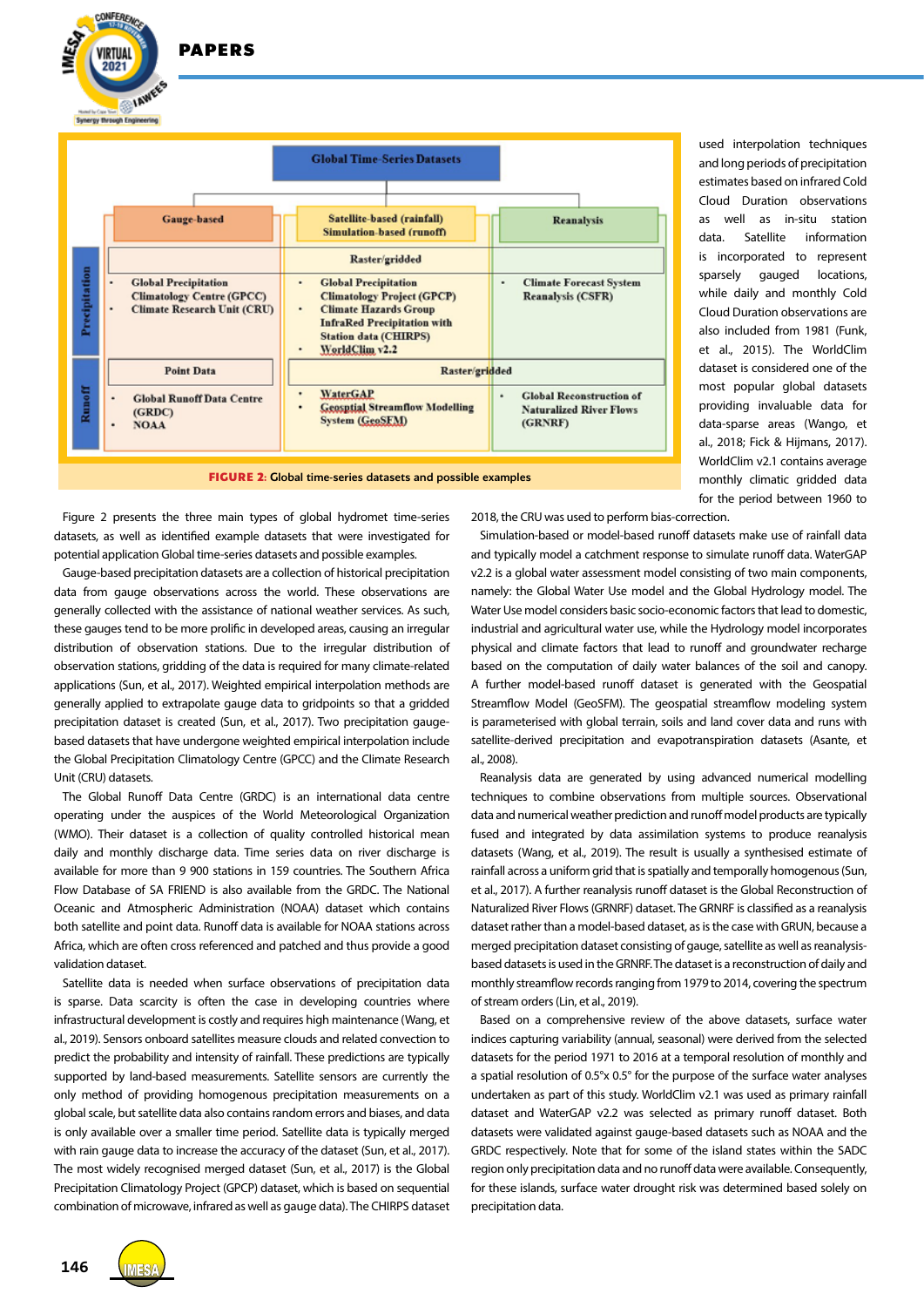Papers



**Statistical Analysis and Normalisation of Surface Water Risk Indices** Statistical indices based on hydro-meteorological data are commonly used to quantify droughts on the landscape for any given period (Svoboda & Fuchs, 2016) and provide numerical representations of drought severity. For the purpose of this surface water resources assessment, statistical indices were calculated at catchment unit scale and represented and/or included longterm mean annual values, seasonality indices, indices of seasonal variability, coefficients of variation as well as runoff coefficients.

Index normalization was undertaken to standardise the different index values to values between 0 and 1, and to allow comparison and integration of a number of indices. Normalisation techniques which were considered include the percentage of a maximum, percentage of range and unit vector techniques. There is no one single method that can prove itself to be the globally acceptable approach for normalisation. Rather, characteristics of various indicators and parameters were evaluated in selecting a normalisation technique able to support comparison of various parameters at an appropriate scale. A direction for each index was selected based on how the index impacts drought risk, such that the drought risk is maximized. The statistical indices as well as the normalisation technique applied are summarised in Table 1. (Note that maximum drought risk is represented by a value of 1 and minimum drought risk by a value of zero).

| <b>TABLE 1: Surface water risk indices and normalization</b> |                                                                                                                                                                                                                                                           |                                                                                                                                                                            |                        |  |  |
|--------------------------------------------------------------|-----------------------------------------------------------------------------------------------------------------------------------------------------------------------------------------------------------------------------------------------------------|----------------------------------------------------------------------------------------------------------------------------------------------------------------------------|------------------------|--|--|
| <b>Index</b>                                                 | <b>Definition</b>                                                                                                                                                                                                                                         | Direction:<br><b>Drought Risk</b>                                                                                                                                          | <b>Normalization</b>   |  |  |
| Mean<br>Annual<br>Values                                     | Mean annual values,<br>provide an indication<br>of average long-<br>term precipitation,<br>discharge and runoff<br>averaged over the<br>available time series<br>length and per<br>catchment unit.                                                        | Max as O; Min<br>as 1<br>The higher the<br>rainfall, the lower<br>the drought risk                                                                                         | Percentage<br>of Max   |  |  |
| Index of<br><b>Seasonal</b><br>Variability                   | The index of<br>seasonal variability<br>indicates the extent<br>of intra-annual<br>(month-to-month)<br>fluctuation of rainfall<br>and streamflow<br>over a single<br>year (Pitman, et<br>al., 2008). It is<br>calculated by using a<br>mass curve method. | Max as 1,<br>Min as O<br>The higher the<br>index of seasonal<br>variability, the<br>greater the<br>drought risk.                                                           | Percentage<br>of Range |  |  |
| <b>Coefficient</b><br>of Variation                           | The coefficient of<br>variation of mean<br>annual precipitation<br>or discharge provides<br>an index of climatic<br>risk, indicating<br>the likelihood of<br>fluctuations from<br>year to year (inter-<br>annually).                                      | Max as 1,<br>Min as 0<br>The higher the<br>coefficient of<br>variation, the<br>more variable is<br>the inter-annual<br>variability and<br>the greater the<br>drought risk. | Percentage<br>of Range |  |  |
| <b>Runoff</b><br>Coefficient                                 | The runoff<br>coefficient is a<br>dimensionless<br>factor that relates<br>the amount of<br>surface water runoff<br>from a catchment<br>to the amount<br>of precipitation<br>received.                                                                     | Max as $0$ :<br>Min as 1<br>A high runoff<br>coefficient may<br>indicate flash<br>flooding areas<br>during storms.                                                         | Percentage<br>of Max   |  |  |



**FIGURE 3:** Surface water drought risk map and validation maps



Drought situation over SADC region for 2019/2019 rainfall season (https://www.sadc.int/files/5615/5991/5186/SADC\_DROUGHT\_ MONITOR\_2018-19\_SEASON\_JUNE\_2019.pdf)



Soil moisture anomaly February 2019 (https://earthobservatory.nasa.gov/images/144704/drought-harmscorn-crops-in-southern-africa)

IMESA **147**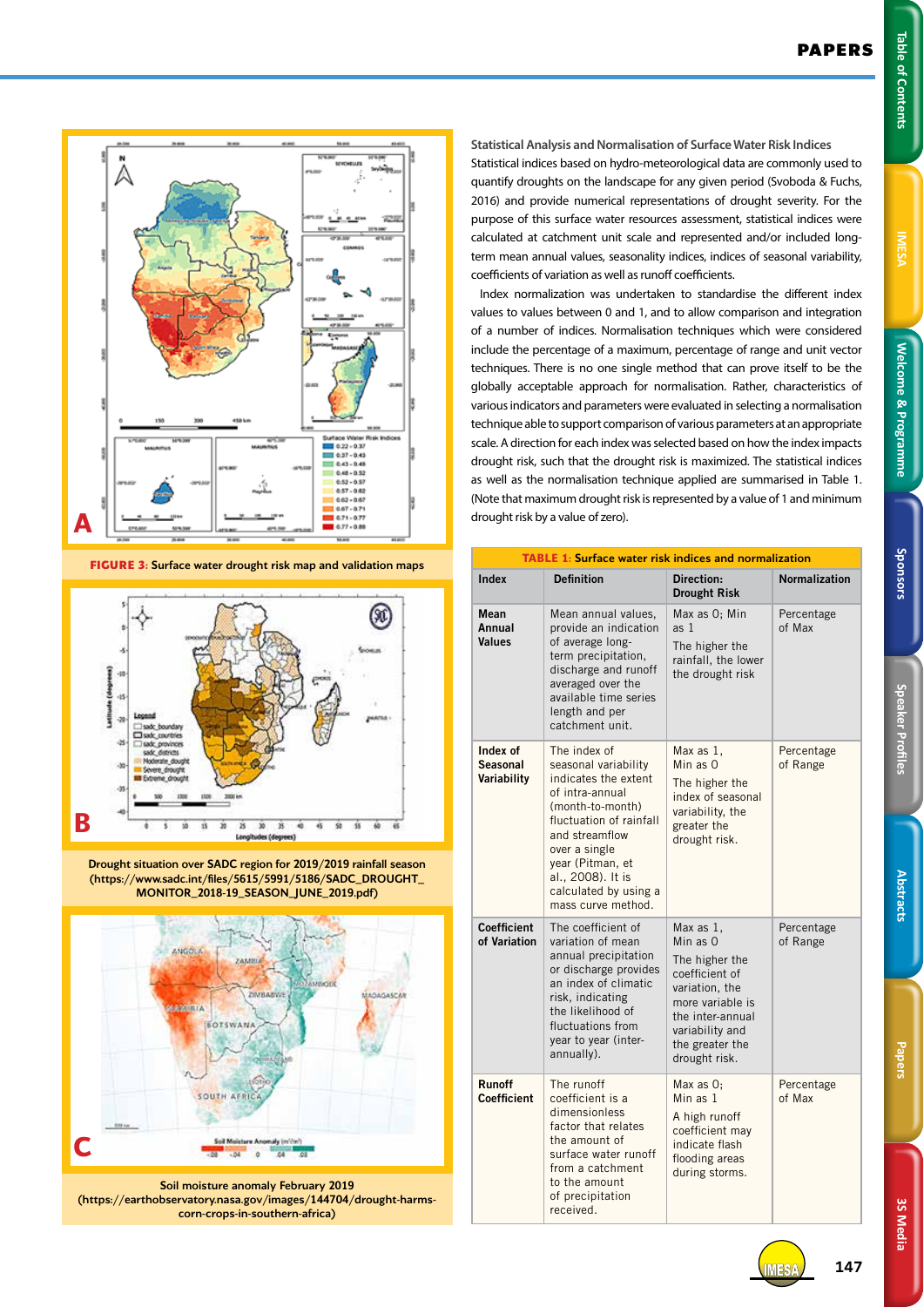

#### **Surface Water Index Weighting**

A surface water risk index was produced by combining the surface water indices determined for rainfall, discharge and runoff. Runoff (often measured in mm) is a result of precipitation (e.g. rainfall), after infiltration has taken place, that moves along the surface of the earth and subsequently drains to low lying areas where it accumulates to flow into or form rivers and streams. The discharge in a river (often measured as a flow rate in  $m^3$ /sec) is the flow in a river as a result of both surface water and groundwater (baseflow).

The different indices were combined through a simple linear algorithm and associated weighting scheme based on the relative importance of various indices to derive a spatially distributed surface water risk map across the SADC region. The indices include average values representing absolute precipitation, discharge or runoff in mm, as well as dimensionless indices e.g. seasonal variability, coefficient of variation and runoff coefficient. A sensitivity analysis was also undertaken to determine the most appropriate combination of the respective indices. The sensitivity analysis confirmed the importance of not assigning too great a weight to absolute values as this could potentially skew the resulting surface water risk index.

The final indices used to determine the combined surface water risk index and their associated weightings are presented in Table 2.

| <b>TABLE 2: Surface water risk indices and normalization</b> |                              |                         |  |  |
|--------------------------------------------------------------|------------------------------|-------------------------|--|--|
|                                                              | <b>Surface Water Indices</b> | <b>Final Weightings</b> |  |  |
| Rainfall                                                     | Average rainfall (mm)        | 0.11                    |  |  |
|                                                              | Seasonality                  | 0.06                    |  |  |
|                                                              | Index of Seasonality         | 0.06                    |  |  |
|                                                              | Coefficient of variation (%) | 0.15                    |  |  |
| Discharge                                                    | Average discharge (mm)       | 0.11                    |  |  |
|                                                              | Seasonality                  | 0.06                    |  |  |
|                                                              | Index of Seasonality         | 0.06                    |  |  |
|                                                              | Coefficient of variation (%) | 0.15                    |  |  |
| <b>Runoff</b>                                                | Mean annual runoff (mm)      | 0.11                    |  |  |
|                                                              | Runoff coefficient (%)       | 0.15                    |  |  |

**Validation of Surface Water Drought Risk Map**

The surface water risk map, which was developed during this study, as presented in Figure 3a, was validated qualitatively with existing maps and information indicating frequent drought prone areas in the SADC region.

For example, the SADC Climate Services Centre (2018/2019) indicated extreme drought being experienced over most of the south-western parts of SADC due to below average rainfall during the 2018/2019 rainfall season (Figure 3b). Extreme drought conditions were prevalent over southern Angola, southern Zambia, northern Zimbabwe, northern Botswana, north-western South Africa and most of central-northern Namibia. Moderate to severe drought is also affecting most of Angola, Namibia, Botswana, Zimbabwe, South Africa, Lesotho and Zambia. Pockets of dryness also occurred over most of Tanzania, western and eastern DRC, Eswatini, southern Mozambique and western Madagascar. Most of these areas concur with the identified drought areas of the surface water drought risk map.

Similarly, the map in Figure 3c depicts soil moisture anomalies during February 2019 based on remote information as monitored by the U.S. Geological Survey for the Famine Early Warning System Network, showing areas with more (green) or less (red) water in the upper soil layers for the month (Stevens & Hansen, 2019). Namibia and southern Angola and southern Zambia, northern Botswana and

norther Zimbabwe as well as western Madagascar showed especially dry soils. The areas characterised by low soil moisture to a large extent coincide with similar regions as identified in the surface water drought risk map.

## **MAP OVERLAY AND HOTSPOT IDENTIFICATION**

The surface water drought risk map (Figure 3a) was subsequently overlaid with the groundwater drought risk and population vulnerability maps (Figure 4) to identify hotspot areas for further consideration of drought mitigation interventions. A final number of 26 hotspots were identified within the SADC region.



**FIGURE 4:** a) Population Vulnerability Areas of Priority, identified for consideration of interventions, b) Population Vulnerability Areas of Priority overlaid with the GDR map, c) Population Vulnerability Areas of Priority overlaid with the surface water risk map for SADC mainland.

### **DOMESTIC WATER SUPPLY INTERVENTIONS**

A key component of this project related to identifying feasible and costeffective domestic water supply interventions for water demand centres which are most at risk i.e., located in the hotspot areas identified above. The list of interventions which has been proposed provide a roadmap for further water supply development in SADC, and a starting point for more detailed feasibility studies.

## **CONCEPTUAL APPROACH**

The conceptual methodology is summarized in Figure 5 and discussed in the following paragraphs.



**FIGURE 5:** Conceptual methodology to assess the suitability of water supply interventions (by process of elimination)

Eleven domestic water supply interventions were considered:

1. Sand dams

2. Rainwater harvesting

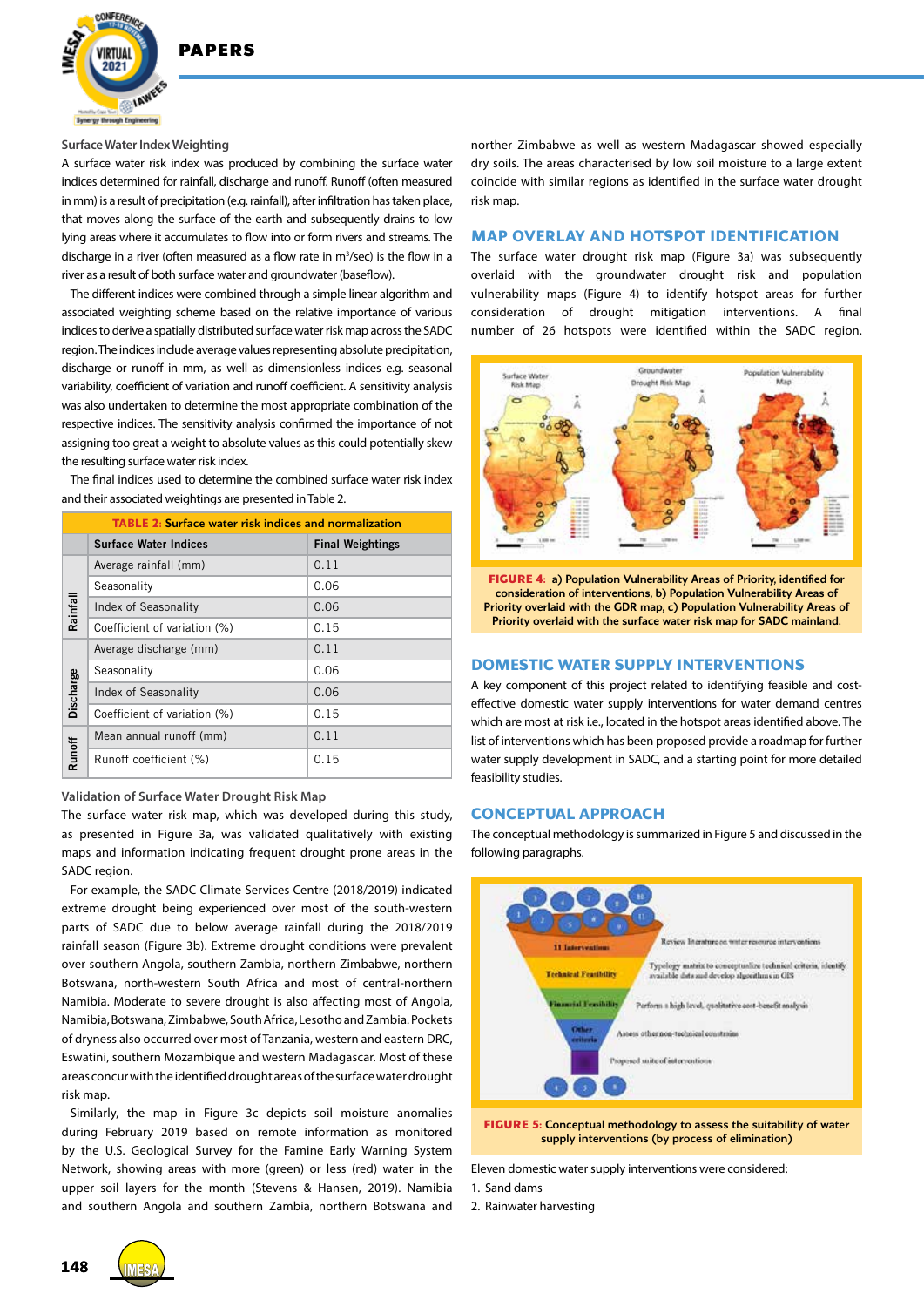

**FIGURE 6:** Work-flow diagram of sand dams to aid GIS based selection algorithms

- 3. Stormwater harvesting
- 4. Surface water reservoirs (dams)
- 5. Run of river abstraction
- 6. Desalination
- 7. Water reclamation and reuse
- 8. Groundwater reclamation and reuse
- 9. Managed aquifer recharge
- 10. Drilling of new boreholes
- 11. Conjunctive use

The final selection of the most applicable suite of interventions (from the above list) was based on the consideration of:

- the population served by the intervention;
- the technical feasibility of the interventions, for the specific region;
- the financial viability of the intervention within the context of the specific country and region;
- other important considerations, such as environmentally sensitive or protected areas;

The above factors fed into a typology matrix that was used to conceptualise and evaluate the different intervention types based on pre-defined criteria and readily available data, and to ultimately arrive at the most feasible interventions through a process of elimination for each of the 26 hotspots. The evaluation criteria were primarily derived from technical requirements associated with each intervention type.

To accommodate the size of the hotspot areas, and the often significant variability in terms of geophysical characteristics within some of the hotspot areas, the assessment of different intervention types within each hotspot area involved subdividing each hotspot area into uniform grid cells and undertaking the intervention analysis per grid cell through data queries and models in a GIS environment.

For those interventions deemed technically feasible, a high level, qualitative cost-benefit analysis was also used to further refine the suite of technically feasible interventions per hotspot zone.

Finally, to further assess the applicability of the identified interventions, literature studies were conducted to assess whether there might be other, non-technical constraints which could affect the implementation and/or operation and maintenance of the interventions related to political, institutional, environmental or other factors.

**IDENTIFYING INTERVENTIONS USING SAND DAMS AS EXAMPLE**

To illustrate the methodology (outlined in above Figure 5) sand dams are considered as a show case example intervention. The typology matrix and the development of the technical criteria into workflow diagrams and algorithms for GIS algorithms is discussed below.

A sand dam is a small dam which is built in the riverbed of a seasonal sandy river. The sand from flash floods accumulates behind the dam wall which provides additional storage to the riverbed aquifer (Beswetherick, et al., 2018). The aquifer fills with water during the wet season, resulting from surface runoff and groundwater

within the catchment. The riverbed is also recharged through the groundwater flow, which is obstructed by the sand dam, creating additional groundwater storage communities. The typology matrix used to conceptualize technical criteria of sand dams is presented in Table 3. Through research, the criteria identified in the typology matrix were expanded to include specific boundary conditions which were used in GIS software, to aid the GIS-based decision algorithms. Figure 6 presents a workflow diagram for sand dams. A typology matrix and workflow diagrams were conceptualized and developed for all 11 interventions and applied to every grid cell within the hotspot.

| <b>TABLE 3: Sand dams example typology matrix</b>                                                                                                                          |                                                 |  |  |
|----------------------------------------------------------------------------------------------------------------------------------------------------------------------------|-------------------------------------------------|--|--|
| <b>Implementation Requirements</b>                                                                                                                                         | Data Needed                                     |  |  |
| Distance to river: preferably less than 5 km<br>radius, generally people do not walk further than<br>within a 5km radius to retrieve water.                                | Rivers with 5 km<br>buffer                      |  |  |
| Sandy river underlain by impermeable or less<br>permeable bedrock or clay to store water in the<br>sand pores without letting it percolate to lower<br>soil layers.        | Regional Geology<br>Map 1:1000000<br>(1:250000) |  |  |
| Regions sloping 1 to 2%. Highest water storage<br>due to lower gradient of the channel bottom.                                                                             | Slope map                                       |  |  |
| Seasonal sandy rivers, which experience high<br>siltation during the rainy season (high water<br>runoff, high seasonality)                                                 | Discharge<br>Seasonality                        |  |  |
| Water availability: there should be enough water<br>available in the river during the rainy season to<br>satisfy a significant portion of the water demand<br>in the area. | Mean Annual<br>Discharge                        |  |  |

To illustrate the geo-spatial results of this GIS based selection algorithm, an example hotspot with identified technically feasible interventions is presented in Figure 7. In some grid cells, more than one intervention was identified as technically feasible.

Through the high-level cost benefit analysis, which considered amongst others, the financial capacity of cities or towns to implement



IMESA MESA**149**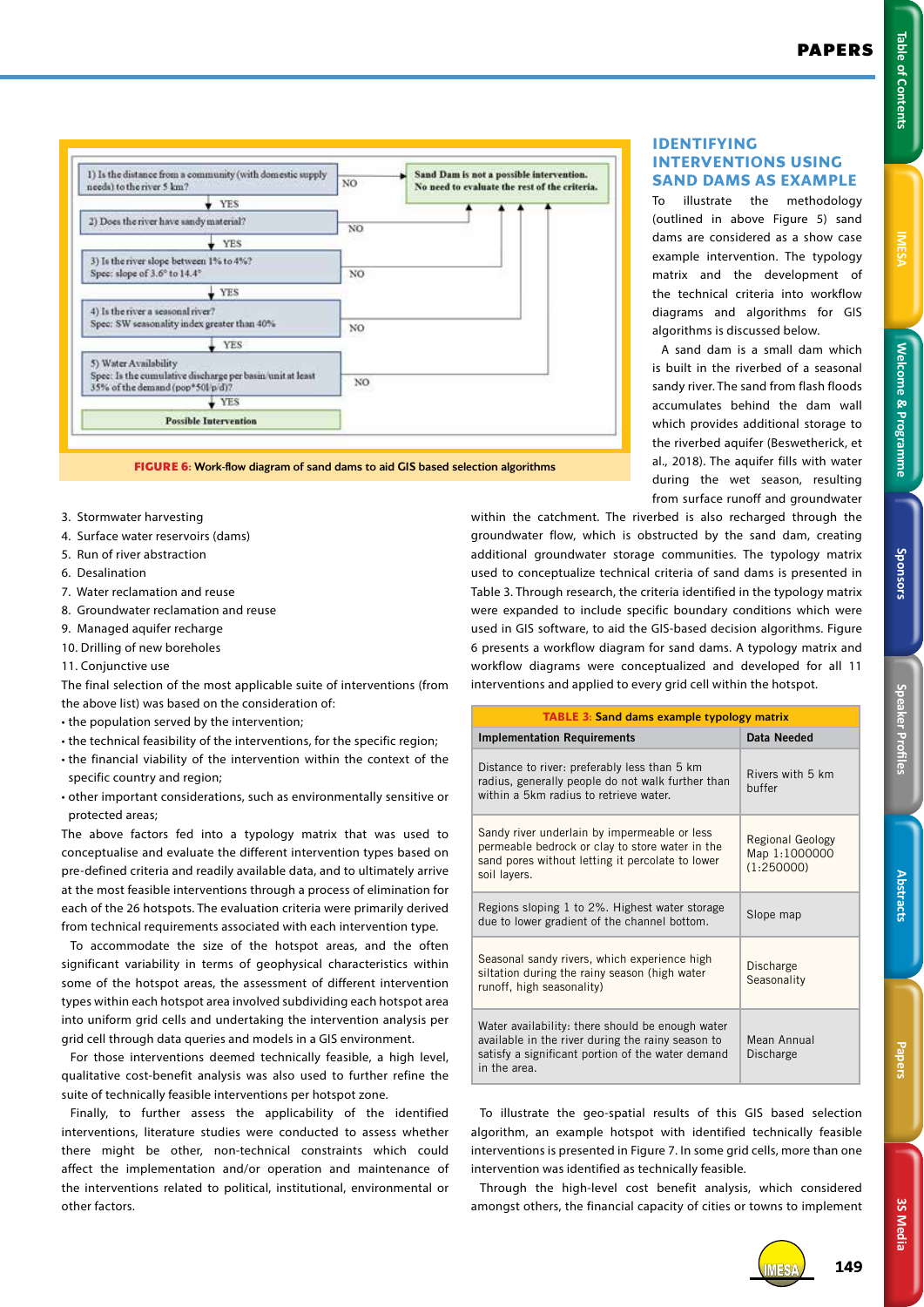



**DADEDS** 

**FIGURE 7:** Technically feasible interventions

Gill Rouse & Recycling

interventions with a high reliability of supply, which would require specialized and expert skills, as well as potentially high energy consumption as well as the relative capital and operational cost. Contextual research about the area, nature reserves as well as specific aquifer types provided other criteria to further streamline the interventions per gridcell in the hotspot. The resulting proposed suit of interventions is presented in Figure 8. Out of the 11 possible interventions considered for the hotspot area, 6 interventions were identified as technically feasible (Figure 7), while only 4 intervention became part of the final proposed interventions (Figure 8), namely; rainwater harvesting, off-channel dams, sand dams and new boreholes.

# **RESULTS AND DISCUSSION**

Temporal and spatial variability regarding water availability creates a greater need for integrated, diversified water planning and management to create more resilient and sustainable water supply options.

To encourage proactive planning in drought prone areas, the water availability and variability of existing surface and groundwater resources in the SADC region were assessed in conjunction with population vulnerability. Drought risk hotspots were successfully identified by:

- Reviewing existing global time series datasets;
- Identifying the most appropriate datasets to perform a statistical analysis and derive surface water risk indices as well as normalizing these risk indices;
- Weighting the surface water risk indices to produce a surface water risk map;
- Overlaying the population vulnerability map over the groundwater and surface water risk maps resulting in the identification of 26 hotspots.

Furthermore, by using geo-information based selection algorithms, a suite of possible technically feasible interventions was identified, on a geographic grid by grid basis, for each hotspot area through spatial analyses. A process of elimination was applied to identify technical feasible interventions by means of selection based decision algorithms using GIS-software. To this effect, typology matrices were used to conceptualise the interventions and data requirements, whereafter specific criteria were formulated into work flow diagrams and GIS algorithms, making it possible to identify grid-cells in the hotspots which would satisfy the technical evaluation criteria. The identified technically feasible interventions were further refined through



**FIGURE 8: Proposed suit of interventions** 

high-level cost-benefit analysis as well as other considerations to produce a final suite of interventions.

## **CONCLUSIONS**

This paper demonstrates that readily available demographic, hydrological and hydrogeological global datasets allow the identification of droughtprone areas at regional level using geospatial analyses; and that a typology matrix approach allows the identification and evaluation of a range of possible engineering interventions, at conceptual level, based on technical, economic, institutional and environmental parameters. This can assist relevant organisations within the SADC region in making informed decisions with regard to water resources investments.

The methodologies developed during the study provide a valuable toolset for firstly, understanding the context of an area by using geospatial and temporal data, and secondly, providing a conceptual approach to identifying possible solutions over large geographical areas. Further research can add to the powerful spatial data processing tools that exist and streamline methodologies for various end purposes on both a regional or a more localized scale.

# **ACKNOWLEDGEMENTS**

The authors would like to thank SADC GMI for the opportunity to contribute to this project. The authors acknowledge the project lead Kevin Peterson as well as the rest of the project team from Pegasys and L2K2 who have all had outstanding contributions to this project viz. Deepti Maharaj, Traci Reddy, Maryna Storie and Chiedza Musekiwa. A deep gratitude is expressed to Anya Eilers, the Zutari project manager, with special recognition to Ettiene Spykerman of Zutari, who gave invaluable contributions with regard to GISdata processing and decision-algorithms.

## **REFERENCES**

- 5th World Water Forum, 2009. Perspectives on Water and Climate Change Adaption, s.l.: 5th World Water Forum.
- Archer, E. et al., 2017. Understanding the evolution of the 2014–2016 summer rainfall seasons in southern Africa: Key lessons. *Elsevier: Climate Risk Management*, 16(2017), pp. 22-28.
- Asante, K., Artan, G., Prevez, S. & Rowland, J., 2008. A linear geospatial streamflow modeling system for data sparse environments. *International J.River Basin Management* , 6(3), pp. 233-241.

Basson, M. S., Allen, R. B., Pegram, G. G. S. & van Rooyen, J. A., 1994. *Probabilistic* 



**150**